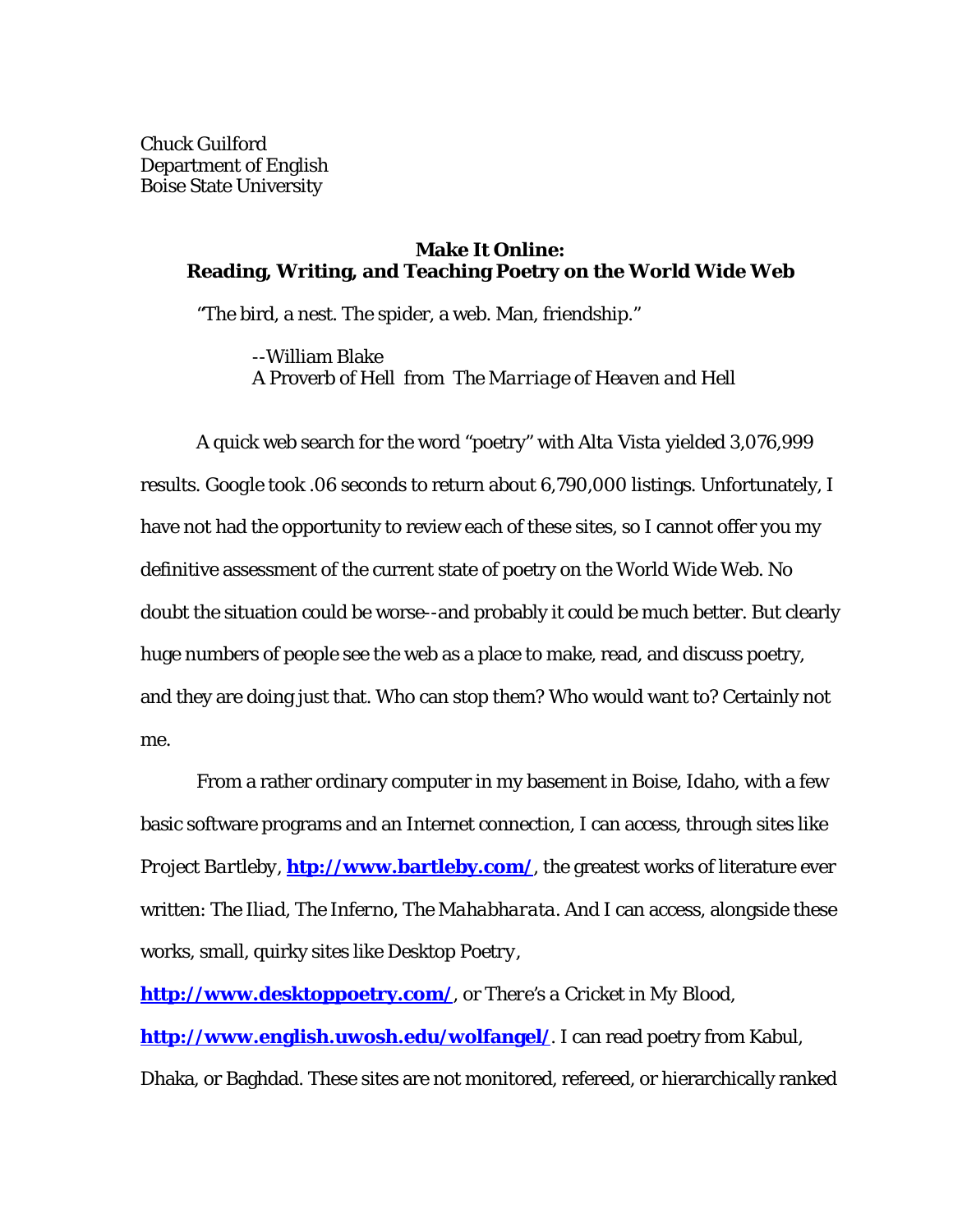by any official international arbiters of poetic quality or political correctness. In this rapidly evolving literary medium, they exist alongside each other, woven together in a metaphorical web, where they survive or perish based on their ability to build and hold a community of users. And in a world with as much suffering and injustice as this one has, we need poetry. Because poetry is the language of the human sprit, secular and democratic, it can become a powerful catalyst for imaginative transformations of individual consciousness and of global communities, of our relationship to each other and to the planet, indeed even to the cosmos, a way, as William Carlos Williams has said, to "reconcile the people with the stones." Yes, and perhaps even to reconcile the people with the people, apparently a much more difficult task. True, we need food for the stomach, but we also need food for the spirit, and for the imagination. Or, as Shelley puts it in his "Defense of Poetry":

> The cultivation of those sciences which have enlarged the limits of the empire of man over the external world, has, for want of the poetical faculty, proportionally circumscribed those of the internal world; and man, having enslaved the elements, remains himself a slave.

To more fully appreciate how this condition could apply to poetry on the World Wide Web, we might consider Alpha 60, a large, centralized electronic brain that monitors and regulates the populace in Jean-Luc Godard's 1965 film, *Alphaville*, which presents an ominous vision of a technocratic utopia ruled by abstract rationality, by means of appetite manipulation, and saturation level social conditioning. The city of Alphaville is both a futuristic projection of what Paris, or Boise, might become in some distant time, like say 2002, and also a parallel or alternate dimension of reality, somewhere across "intersidereal space," a place where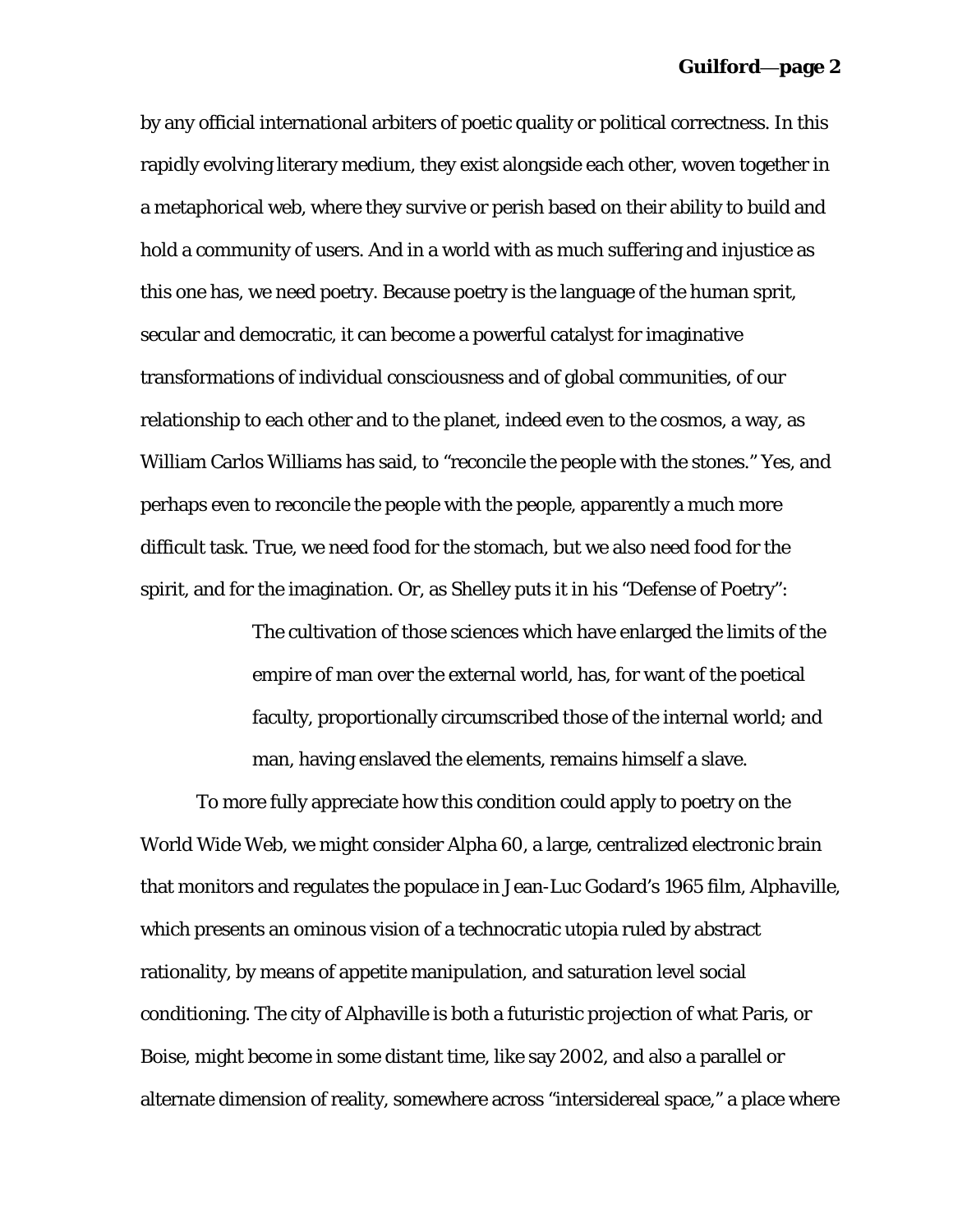Mr. Spock, chief science officer of the Starship Enterprise, might feel very much at home.

As the film opens, our hero, Lemmy Caution, arrives from the Outlands in his new Ford Mustang and checks into a vast hotel. Part James Bond, part Humphrey Bogart, part Don Quixote, Caution is also part terrorist, before that word had its present associations. He has come to Alphaville on a mission. His goal? To take hostage or destroy Dr. Vonbraun, the creator of Alpha 60, thereby bringing down the mega-computer that is the controlling intelligence and digital soul of this megalopolis.

"Do you know what illuminates the night?" Alpha 60 asks Caution during his initial interrogation.

"Poetry," he replies, outwitting the machine.

*Alphaville* remains interesting today both for the ways in which it fails and succeeds as social prophecy. For instance, in its portrayal of Alpha 60 as a giant, centralized "electronic brain" watched over by faceless geeks, the film totally misses what many of us would probably see as the most significant development in computing between 1965 and the present: the evolution of networking and distributed computing, specifically the Internet and the World Wide Web. Yet while this is not foreseen, the film does quite effectively project a future in which the power of technology is totally divorced from and at odds with the deeper affective needs of society, which have been exiled to the Outlands, and are hence regarded as dangerous, subversive, absurd, "outlandish." Feelings that cannot be demonized or repressed are sublimated into conventional and therefore non-threatening forms, or are commoditized and subsumed into the dominant cultural ethos.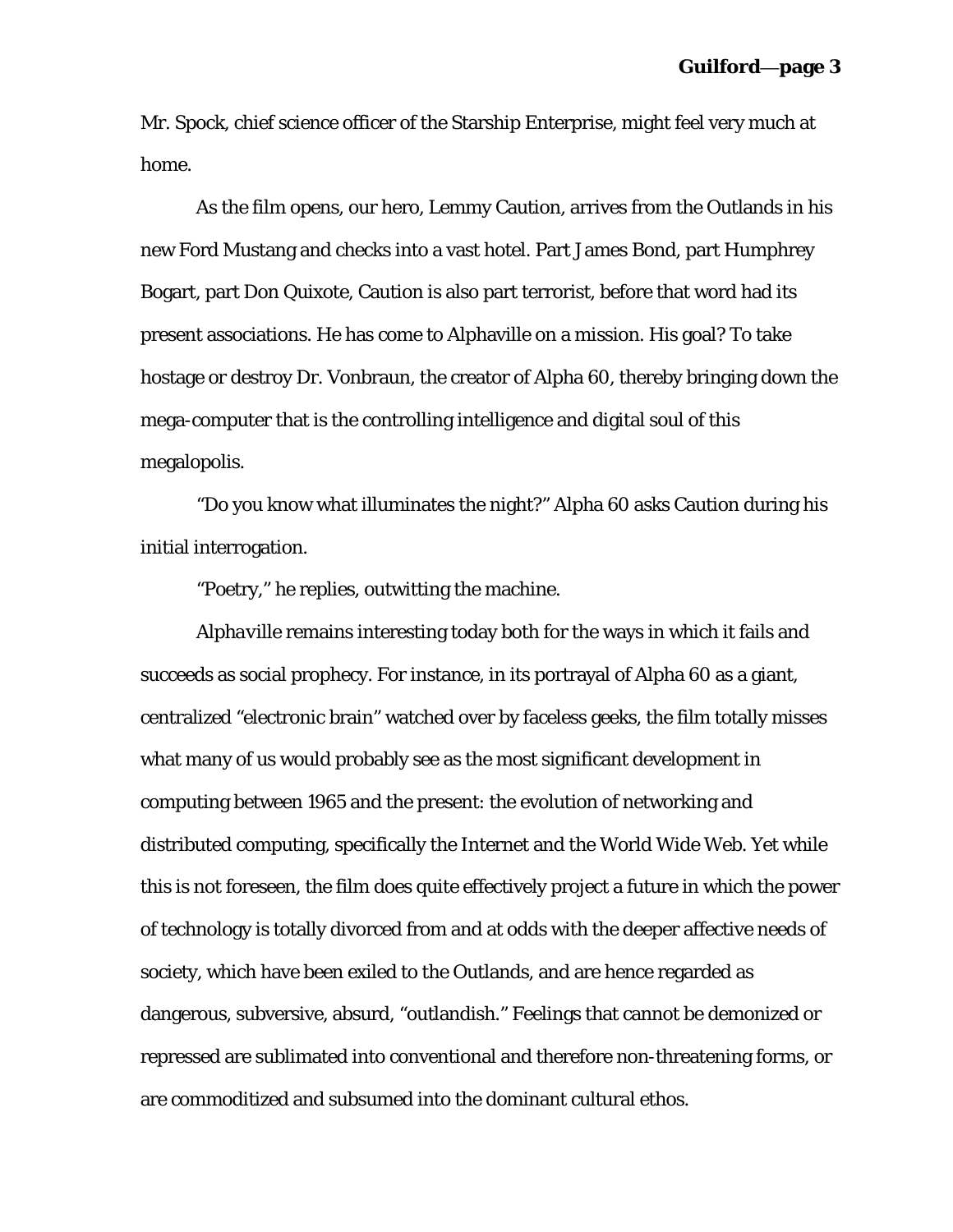In Alphaville, the Bible and the dictionary are one, and because the dictionary is tightly controlled by the state, discussion of emotions and feelings has become impossible, until the feelings themselves have lost their legitimacy, becoming mere vestigial remnants of a primitive past. If the only language in which citizens can express the inner life is a state-sanctioned repertoire of clichéd expressions poured into specious, pseudo-rationalistic thought processes, freedom of expression becomes meaningless. How can we conceive what we cannot imagine? How can we express what we cannot conceive? Residents of Alphaville can think whatever they choose, but they cannot choose the unthinkable. Nor can they utter the unspeakable.

In the course of his search for Dr. Vonbraun, Lemmy encounters just such a dilemma. Having resisted the advances of two Class 3 Seductresses, he meets and falls for Vonbraun's daughter, Natasha, and from then on divides his time about equally between trying to kill her father, a mission at which he eventually succeeds, and trying to convince her that her emotions are real, especially the emotion of love, which she denies vigorously right up until the final scene in which the two escape Alphaville by fleeing to the Outlands not in Lemmy's Ford Mustang, but in a commandeered Plymouth Valiant.

However close we who live in today's technocracies may be to such a society of mass cultural hypnosis, doublethink, and interminable war--and I sometimes think we are very close indeed--we would surely be much closer if not for poetry and the World Wide Web. Operating independently, both are powerful forces for individual growth and fulfillment; when combined, the resulting synergies can be liberating in ways that could not possibly have been foreseen in 1965, and indeed are only now becoming apparent.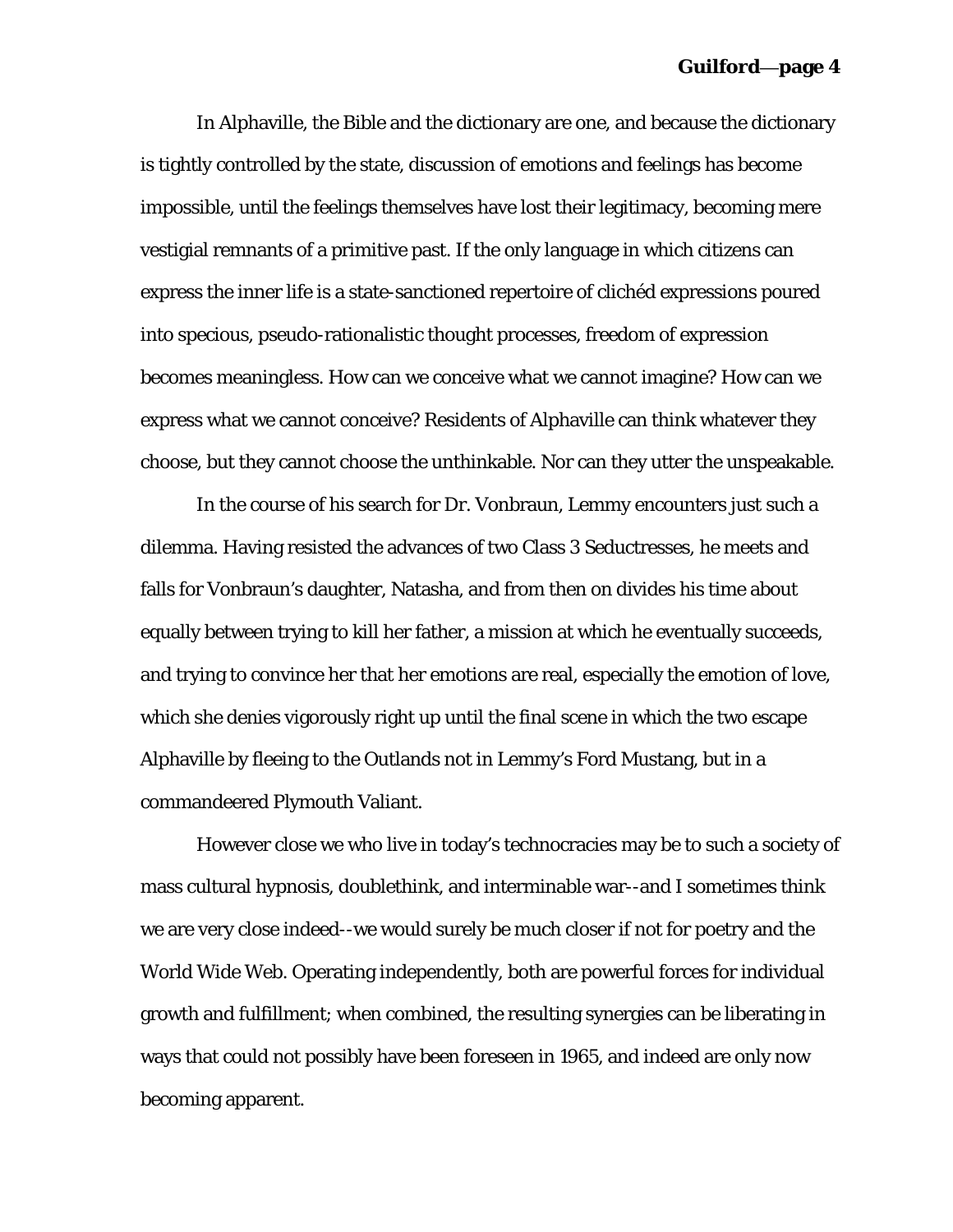This is so for several reasons, one of the most important being that the era of omnipotent, standalone master computers, like Alpha 60, has been superceded by the era of distributed networking, in which, as the folks at Sun Microsystems like to say, "The Network IS the computer." Suddenly and unexpectedly, computers can talk to each other, or more precisely, and this is crucial, people can talk to each other, even write to each other, through computers. As a result, we see what should have been apparent all along, that computers are not malevolent, mutant machines at odds with all that is human, but tools created by humans, for humans, to store, manage, and share information. From the technology of the rock and chisel to that of the quill pen, to that of the typewriter, and finally the word processor is a long and profound journey indeed, but in the end, despite the technological transformations, which most assuredly impact every aspect of the communicative process, we still have a writer, a text, and a reader. And in the domain of spoken communication, we have a similar progression, from speaking through megaphones and bullhorns, to landline phones, to today's digital handheld wireless devices, which combine voice messaging, voice recognition, visual iconography, data storage, and email in ways that defy easy categorization, but are somehow unified by a communicative telos.

As these technologies continue to converge and to become more ubiquitous, it becomes ever clearer that among the most important functions of computers are those of memory and communication. In their SDRAM chips, and in their massive hard drives and their more portable CD-ROMs and DVDs, computers are vast databanks. That much is obvious, but perhaps less often remarked is the fact that those bits and bytes of information contain not just Social Security numbers and train schedules, but music, movies, emails, articles, books—and yes, fiction and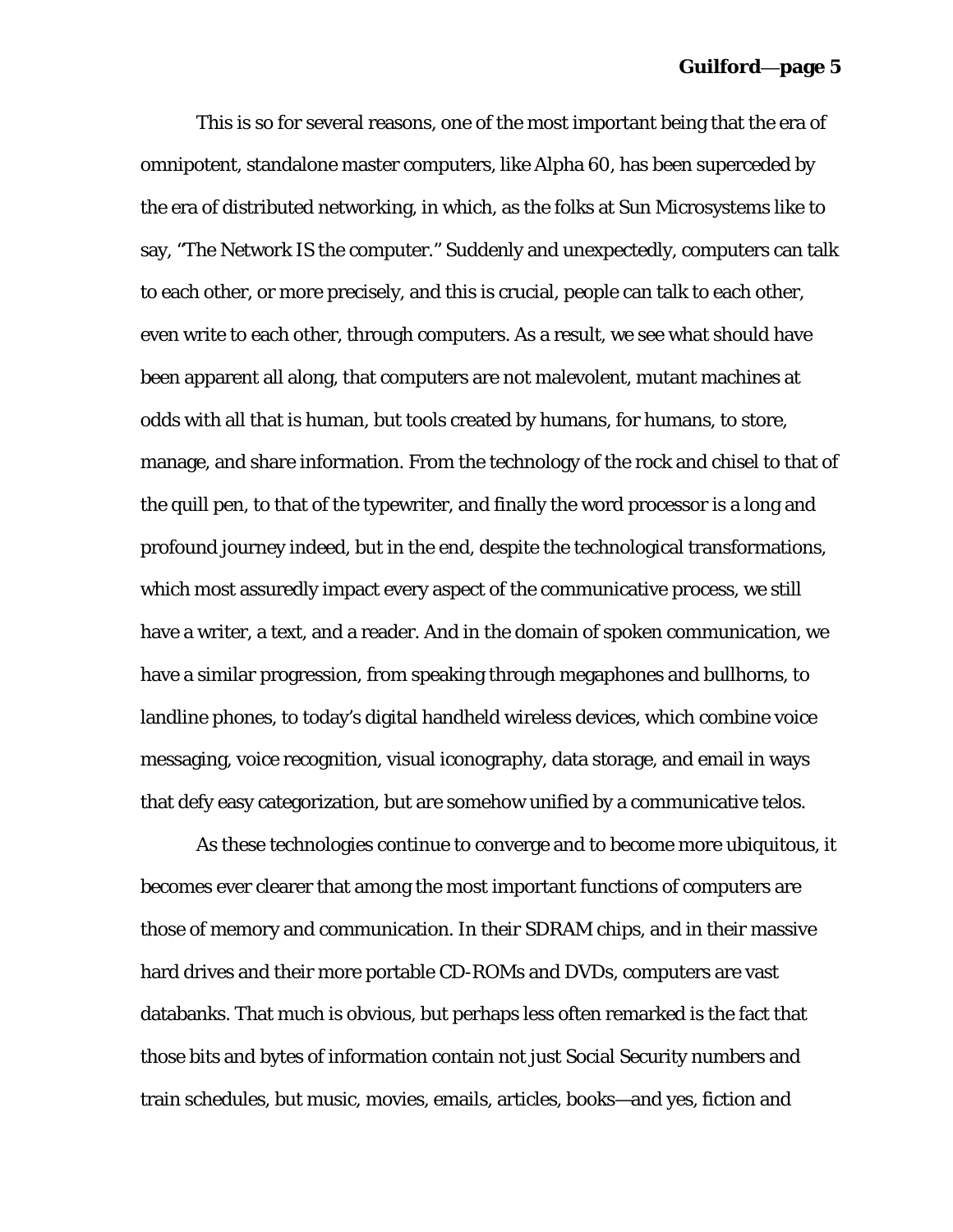poetry. True, the amount of fiction and poetry contained in digital format probably represents a miniscule proportion of the total content of all data stored in memory on computers throughout the world, but what does exist demonstrates the enormous potential of digital media as a literary milieu, a vast electronic library in which interested readers can access the poetry of Rabinindinath Tagore, or Issa, or Charles Baudelaire, or Denise Levertov from anywhere on earth with the click of a mouse. And this is not a movement that can be stopped by Alpha 60, or any other force that I am aware of, though some, I am sure, would like very much to stop it.

Not only is a substantial amount of literature already available on the Internet, more is made available all the time, as writers begin to appreciate the value of digital media as a means of communication. That is, writers are beginning to see that computers are useful not only in their mnemonic functions of storage and retrieval, but through their networking capacities. Through labyrinthine passageways of cables and hubs and routers and keyboards and monitors, today's computers connect writers and readers around the world. As these patterns become ever more pronounced, the privileging of printed text over digital text becomes more difficult to justify. If a writer composes on a keyboard, or via voice-recognition software, then transmits that message electronically—perhaps as an email, perhaps as a web page, perhaps as a file attachment—the recipient is free to interact with the text in a variety of ways that are not available with the printed word. One of those ways is, of course, to print the text, or to print some part of it. Or the recipient might open an attached file, edit it, reattach it to an email, and send it on to another reader, who would also have several choices about how to interact with the work, thereby giving new meaning to Baudelaire's lines, quoted at one point by Lemmy Caution,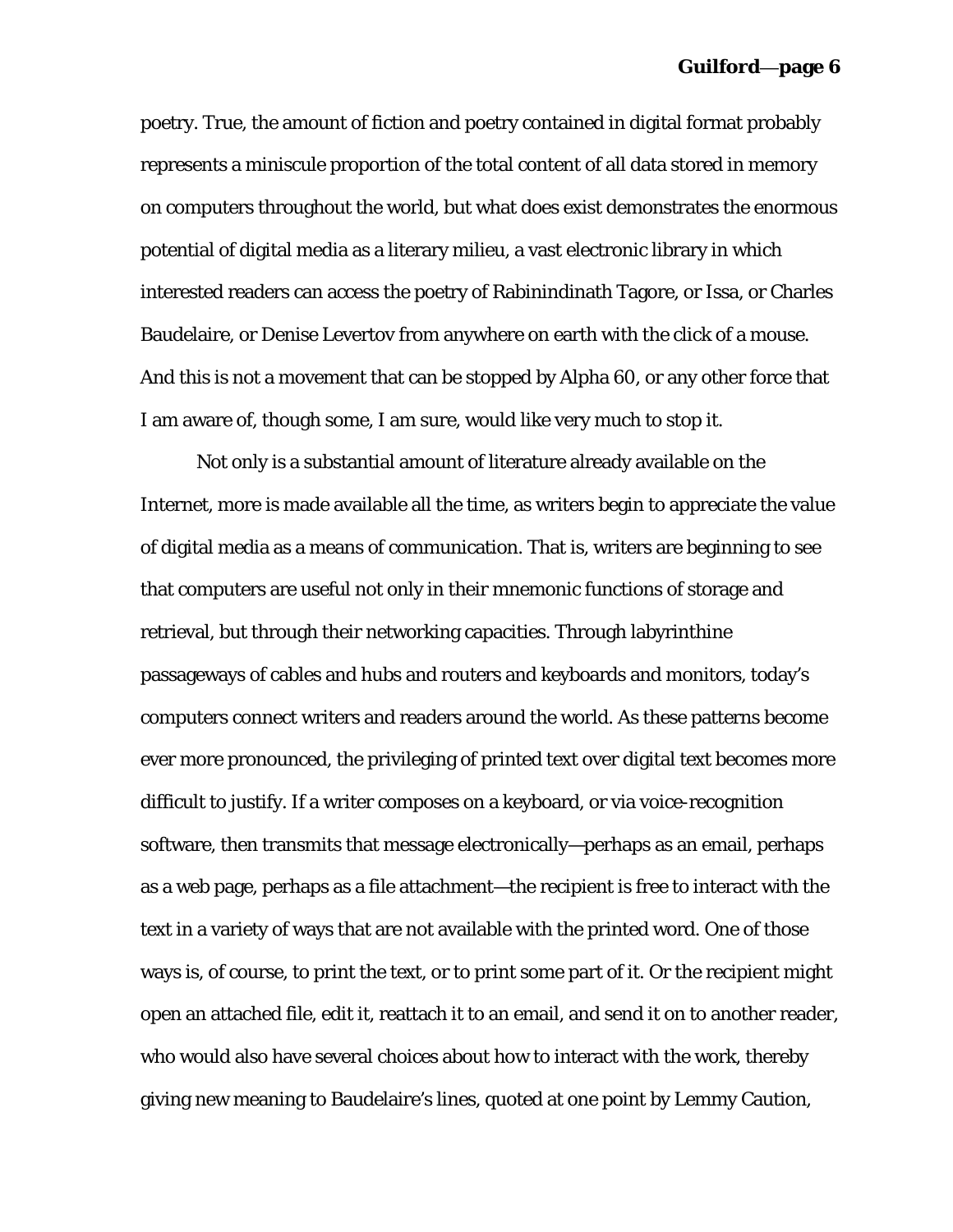"*Hypocrite lecteur, mon semblable, mon frere*," for the distinctions between writer and reader are increasingly blurred in such a collaborative scenario, as are the distinctions between written and spoken communication, or the distinctions between the literary arts and the visual arts, especially if the medium is the World Wide Web.

It has been primarily through my site, the *Paradigm Online Writing Assistant*, **http://www.powa.org/**,that I have come to appreciate both the political implications of the web's global reach and also the ways in which this fluid and dynamic digital literary environment reconstructs the relations of writer and reader in the production and consumption of texts, as new and hitherto unimagined literary contexts evolve. But let me give a brief example.

In 1985, I published a writing textbook with a prestigious Boston publishing house. After a rigorous peer-review and editing process, the book came out. It received a few adoptions at universities in the United States and Canada, but not enough to satisfy the publisher, who quickly back listed it and then let it go out of print. Fortunately, especially in those days, I had a digital version of the book, which I used to make handouts for my classes, and which I continued to revise as I did so. In the early 1990s, before graphical web browsers were available, I converted the text to run digitally in the background of WordPerfect 5.1, a DOS program, through a series of macros. Then, with the advent of Windows, I reconverted the work to hypertext as a Windows Help File. In both of these versions, the words took on a digital life (I lost track of pagination, of a sense of a linear beginning and ending, etc.), but in both cases, also, distribution was largely restricted to a small group of students via floppy disk. In the mid 1990's as graphic web browsing became more commonplace, I learned HTML, and right here in Paris, in 1996, at the Fifth World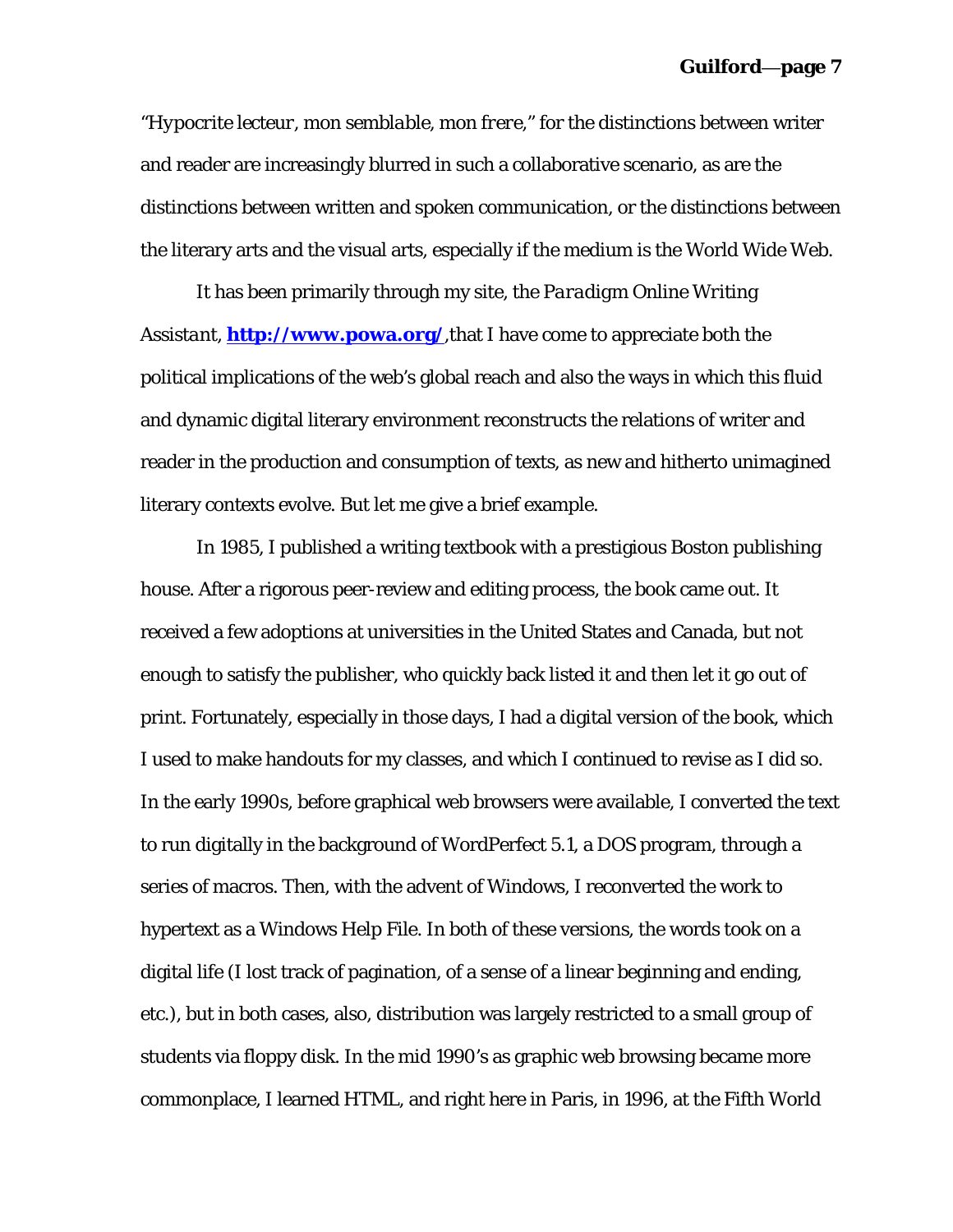Wide Web Conference, I had a vision of how I could convert this proprietary, static, standalone Windows Help File into a platform independent, scalable, distributed web of hyperlinked documents. With some difficulty, I did that, and published the results to my university's web server, with no East Coast publisher, no peer review, no fanfare, no cash advance.

Since then, the site has moved off campus and gained its own domain name. It has been revised numerous times, both in its overall design and in the details of specific sections. For instance, I have added a feature, by which users can download the entire site, which exists within a Zip file on the site, for use without a web connection. And I have added discussion forums in which users modify the site by adding questions and comments of their own. In intervening years, the site has won numerous awards and has had more than a million unique visitors from, at last count, 128 different countries.

Because I have my email address posted on the site, I frequently hear from users, either writing to say thanks or to request help with a pressing assignment. One such user, if you will indulge me in this a moment longer, was a man named Marko **12. Evaluar**, a lecturer at the University of Belgrade during the Milosovic era. He wanted to translate *Paradigm* into Serbian and to publish it for distribution to teachers throughout Yugoslavia. Of course, I agreed. And shortly thereafter, I began to receive *Svet Reci***,** or *World of Words*, containing excerpted sections of *Paradigm* in a language, even an alphabet, I could not begin to read. According to Marko, the work was popular with its new audience, but unfortunately, the story does not end at this happy juncture. I received one final communiqué from him. It reads, in part, as follows: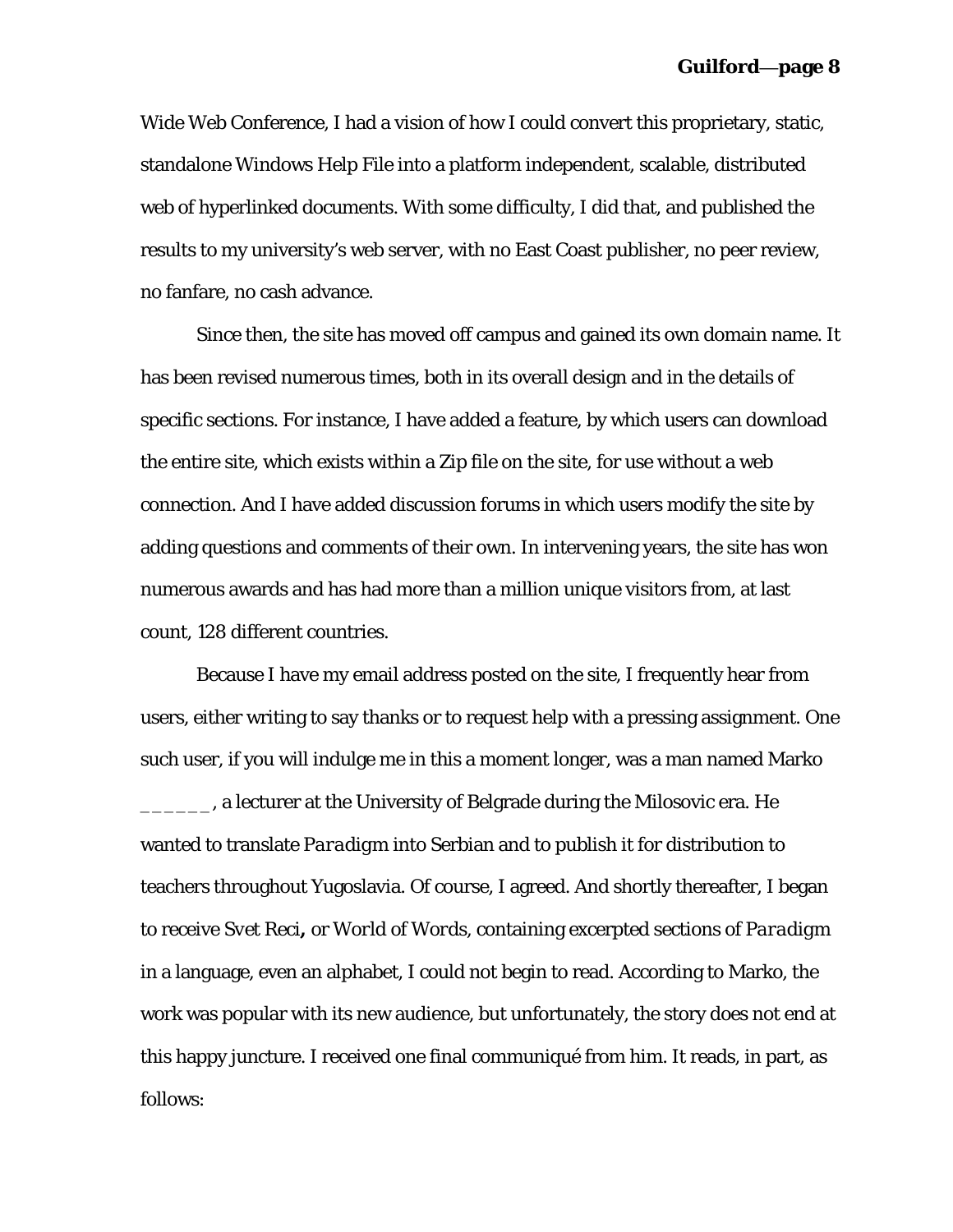. . . you were addressee of letters that were written by my fingers and 'colleagues' Jasmina \_\_\_\_\_\_\_\_, syntaction and Ljiljana \_\_\_\_\_\_\_, pedagogyst, escorted by others, in other words by unwelcomed nonprofessionals in the field. Also, my email was constantly supervised by mentioned people. I don't intend to burden you further than this with my personal and professional problems, but I want to fill the other half of the content with my conscientious self now when I feel to be left alone for a while. Today, after years of pondering, I resigned from my job at University of Belgrade and I decided not to publish the articles submitted for *Svet Reci* No 5 for, now I see with myself, lots of reasons. Many of them are to deal with claustrophobiac, xenophobiac and homophobiac culture. Fortunately, it is likely Paradigmica to see the light with non governmental publications, but before I get idea how to realize it, I shall first have to seriously heal myself after several months of putting up with torture by national 'psychoanalysists'. Once again, I am sorry, and I hope that Serbian stream in this once upon a time cosmopolitan city won't go further on in their destruction, not further than me and the mentioned method.

Sincerely Yours,

Marko \_\_\_\_\_\_\_\_

Although I have tried to contact him since then, that was the last I heard from him, and it saddens me to think that my work, and Marko's commitment to inquiry, learning, language, and communication—embodied in this case by his translation and dissemination of my writing—may have led in part to his persecution by the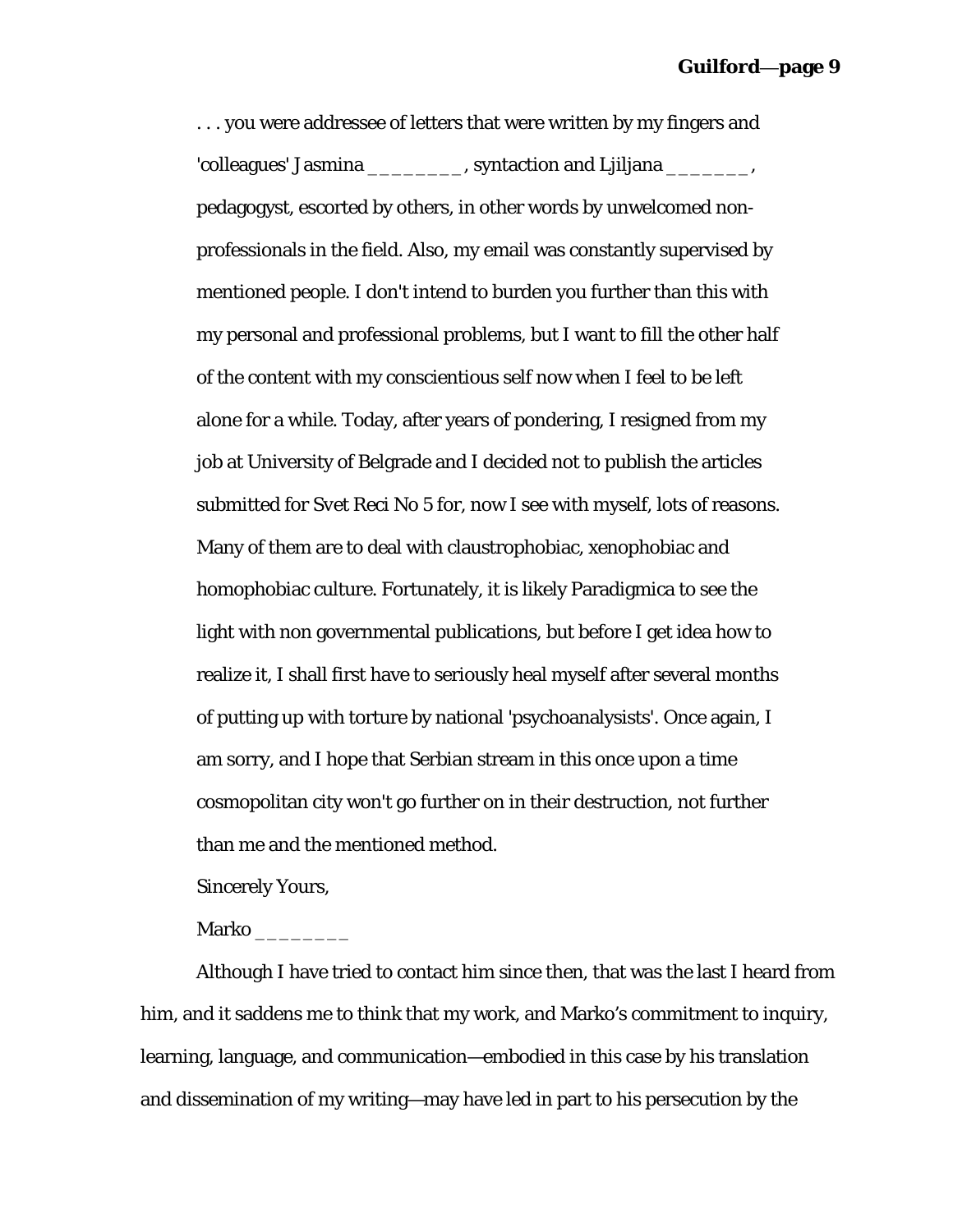authorities of the Alphaville that was Belgrade in 1999. It saddens me, and yet it inspires me. It inspires me because it reaffirms my belief that words and ideas are important, that they do make a difference, that they stand in opposition to repressive authoritarian institutions that maintain themselves by rigid thought control and enforced ignorance.

In addition to *Paradigm*, my web efforts have focused on three other areas: my classes at Boise State University,

**http://www.boisestate.edu/english/cguilfor/courses.htm**; a website I have designed for the Log Cabin Literary Center, **http://www.logcablit.org/**; and most recently, *poetryexpress.org*, **http://www.poetryexpress.org/**, which debuted in August of 2001. This site offers inspiration, guidance, and instruction in writing, reading, and discussing poetry.

In my teaching, I use the course sites to supplement traditional on-campus classroom settings and use some, also, as standalone desktop classes, conducted entirely online. Right now, for instance, I have two different on campus courses in session. One is a literature course and the other a writing course. While I am here in Paris, both are engaged in a series of online activities centered on their class websites. In the British literature course, students are exploring the online companion site to their textbook **http://www.wwnorton.com/nael/** and also the *Victorian Web*, **http://65.107.211.206/victorian/victov.html**, and are conducting a web-based discussion in which I can participate while I'm physically away from campus. In my writing class, students are conducting an online writing workshop, in which they post drafts of their essays and comment on their classmates' drafts. Again, I can drop in on the workshop from any place in the world that has an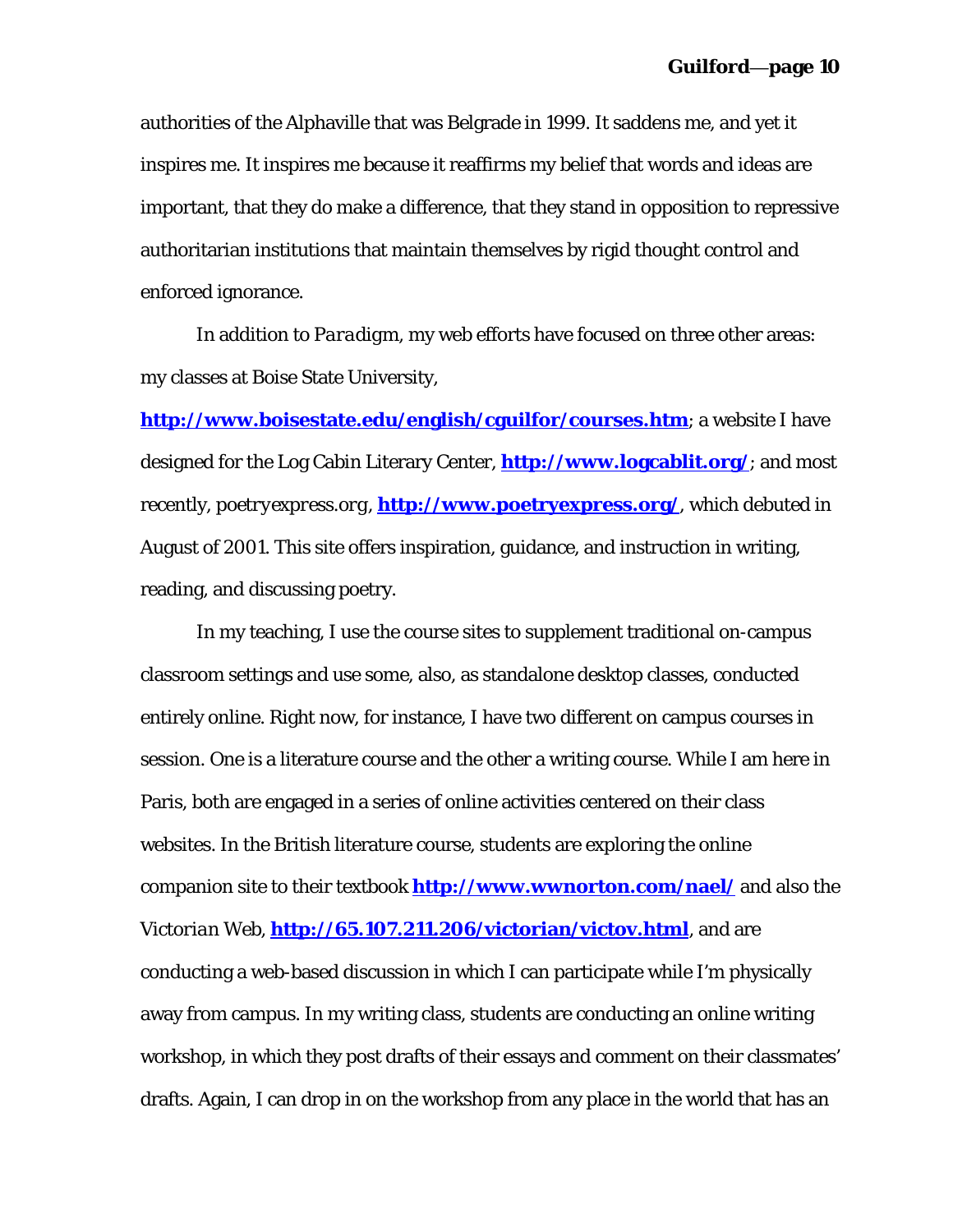Internet connection. In the fall, this second web site will be upgraded a bit and used to teach a completely online version of the same class.

The Log Cabin Literary Center is a local, community-based, non-profit organization whose mission is as follows: "We exist to inspire & celebrate a love of reading, writing & discourse throughout the region." They fulfill this mission by sponsoring a variety of activities that include an annual Bookfest, a Summer Writing Camp, a Writers in the Schools program, and numerous readings, workshops, writing groups, and book discussion groups. Their website is used primarily to communicate with local members about upcoming events and activities, and also to showcase their programs. Additionally, the site gives them national and international exposure, but its primary function is to enhance and complement their local and regional mission.

Since going online last August, my most recent site, *poetryexpress*, has had over 60,000 unique visitors from around the world. As in so many other areas, William Blake is an inspiration here, for his comment on webbing in *The Marriage of Heaven and Hell*, of course, but also for his ingenious blendings of poetry and visual iconography, for his mastery of juxtaposition and nonlinear design, and especially for the audaciously libratory imagination at the heart of his work.

The underlying philosophy of *poetryexpress* is implicit in the following passages quoted from the site itself: "Making poems must be among the most natural and primitive human activities. For while it's true that composing poetry, like dancing or singing, rewards dedicated study and practice, we are all poets to some extent, especially when we feel our language open new ways of imagining and seeing . . .. Like inhaling and exhaling, like listening and speaking--sharing and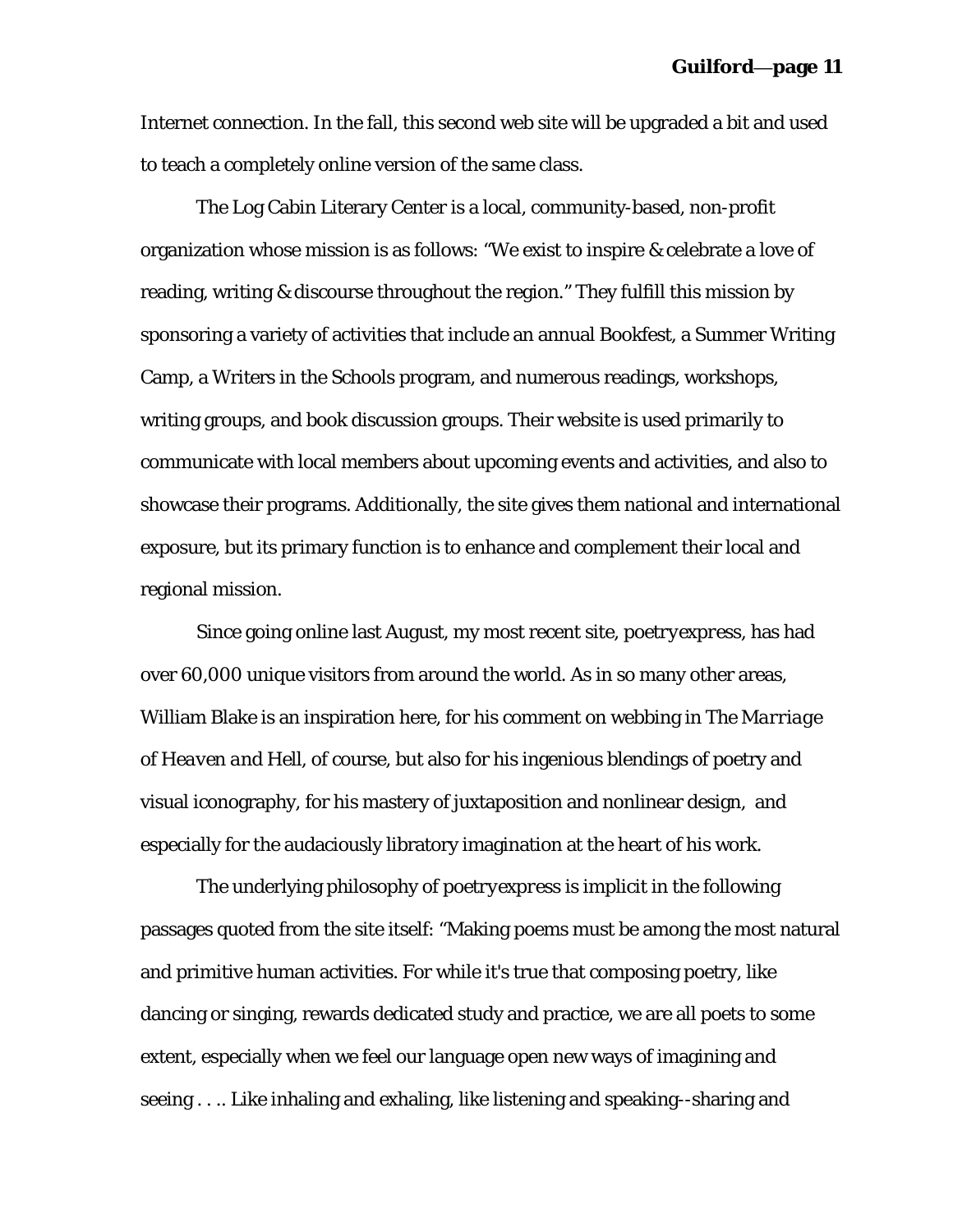making poems are two parts of a larger process. When we read or hear poetry, we absorb words, images, ideas, fresh perspectives, new insights. When we discuss or write poetry, we invigorate an ancient tradition that constantly evolves and reshapes itself. . . . The more poetry you read, write, and discuss, the more you'll appreciate the range of possibilities open to you. And your understanding of life, of what it is to be human, will keep growing, too."

Key site components include *E-Muse*, a text-generating engine that uses Flash technology to construct poems from random words supplied by users. Another section, *15 Poems You Can Write Now*, is a collection of poetry activities designed to help aspiring poets use formal and conceptual schemata to generate poems. A representative activity here is "Talk to animals (and stars)," which focuses on the apostrophe and includes William Blake's, "The Tyger," and several other examples as models for discussion and emulation. Another section, "Write a one-sentence poem," includes William Carlos Williams' "The Red Wheelbarrow" and John Keats' "Bright star, would I were stedfast as thou art" as examples. *Tips & Techniques* is a concise, practical guide to such topics as "Figurative Language" and "Harmonic Texture." These topics are linked to numerous definitions and include poetic examples from traditional favorites and contemporary writers—even one of my own poems.

Another important feature of the site is its emphasis on the composing process, which is broken into four stages—making, sharing, revising, and publishing. The pedagogy here combines a traditional writing workshop model with recent research on composing processes. Students first generate drafts of their poems, then share their drafts in peer response groups following the "No Praise/No Blame Method," as described on the site. Having given and received feedback on their work,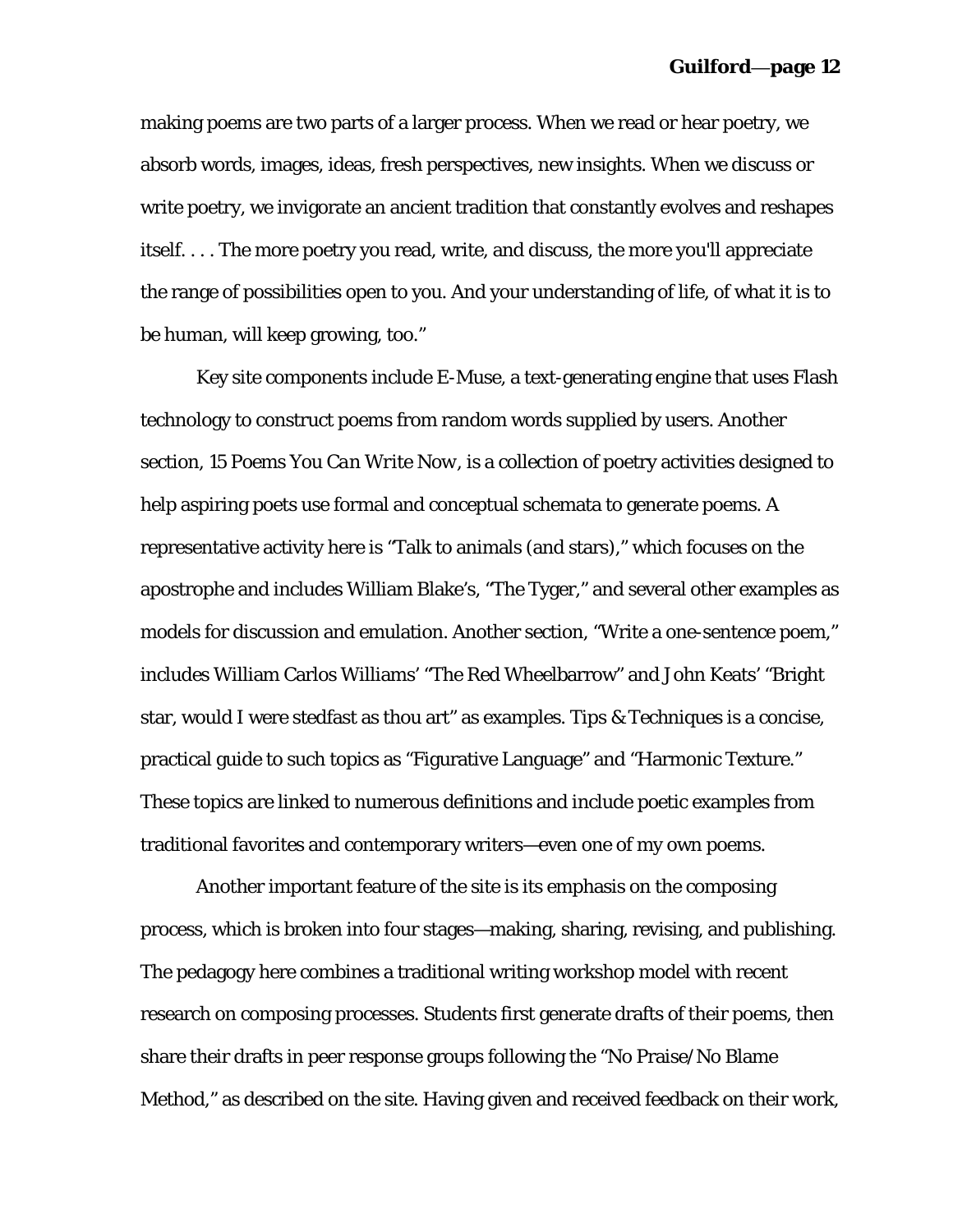students then revise it and finally submit it for publication. This publication may occur in traditional print media through a classroom publication, or in electronic form at one of the appropriate venues on the web, and there are many.

Because the site is scalable, it can keep growing. Over the next few years, I hope to add several new components. Among these could be poetry competitions, more sophisticated text generating engines, discussion groups, publication opportunities, as well as audio and video enhanced pages, like those at the *Favorite Poem Project*, **http://www.favoritepoem.org/**, a successful American site that has enormous possibilities for diversification and global development.

As a result of these Internet experiences, I have become increasingly convinced that the Internet, especially the World Wide Web, offers artists and humanists a powerful new medium for self expression and for helping to shape the social and political transformations that will inevitably occur in this era of globalization. For there is no escaping that the same tendencies we see operating in the world of trade and finance are also at work in the arts and humanities. This conference itself could be cited as evidence of that, as could the global writing communities established by trAce. When I review the statistics from my web sites and see visitors from places like Iceland, Pakistan, Ecuador, Zaire, Sri Lanka, Yemen, and Somalia, I have a greatly enlarged sense of mission, purpose, and responsibility. And when these international visitors become more than just statistics, as was the case with Marko, I am forced to rethink the personal, social, and political implications of my work in a global context. For just as economic globalization can be a mixed bag of material wealth purchased at the cost of individual dignity and local cultural autonomy, so can the dominance of the English language and of